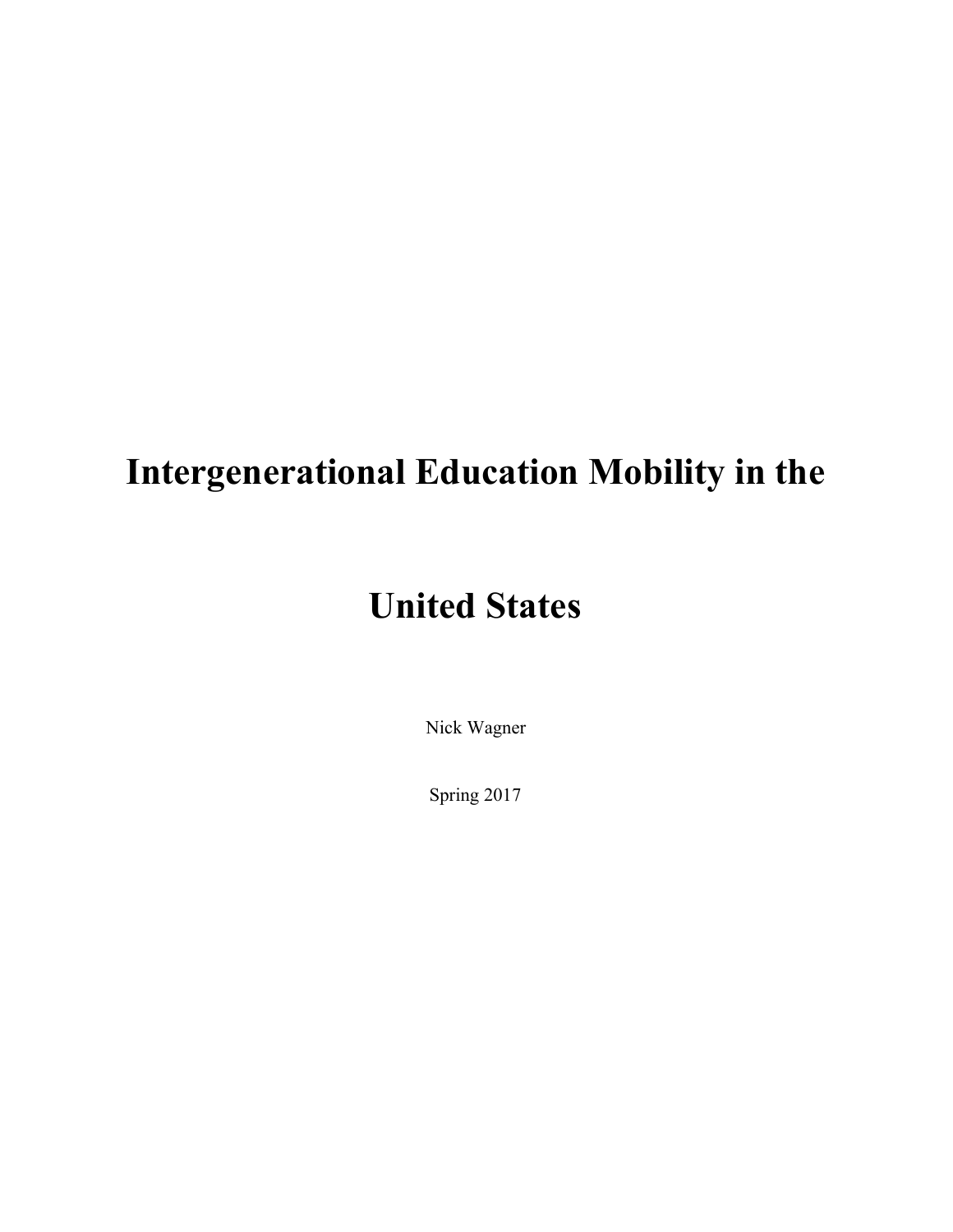### *1. Introduction*

As Americans, we often think of our country as "The Land of Opportunity," and therefore would expect to see high levels of income mobility. However, when compared with other wealthy countries, particularly in Europe, the United States has relatively low mobility. A system in which children of low earning households are predispositioned to also have low earnings, while children from wealthy households enjoy a world overflowing with opportunity does not appear congruent with America's core values of equality and fairness. Furthermore, it is likely that America's low income mobility is feeding the growth of the already concerningly high level of income inequality in the nation.

One potential explanation for the United States' low income mobility is that there may be low mobility with respect to education. Since education plays a significant role in determining a person's income, low education mobility could help explain part of the low mobility with respect to income. On the contrary, if education mobility is high, then it is possible there is some other variable(s) present among children who grow up in high income households which make them more likely to earn a high income. For policy makers whose objectives are to create more equality of opportunity, these implications are important to consider.

This paper will not seek to answer questions regarding the relationship between income mobility, education mobility, and income inequality. Rather, the focus of this paper will be solely on determining the level of intergenerational education mobility in the United States. More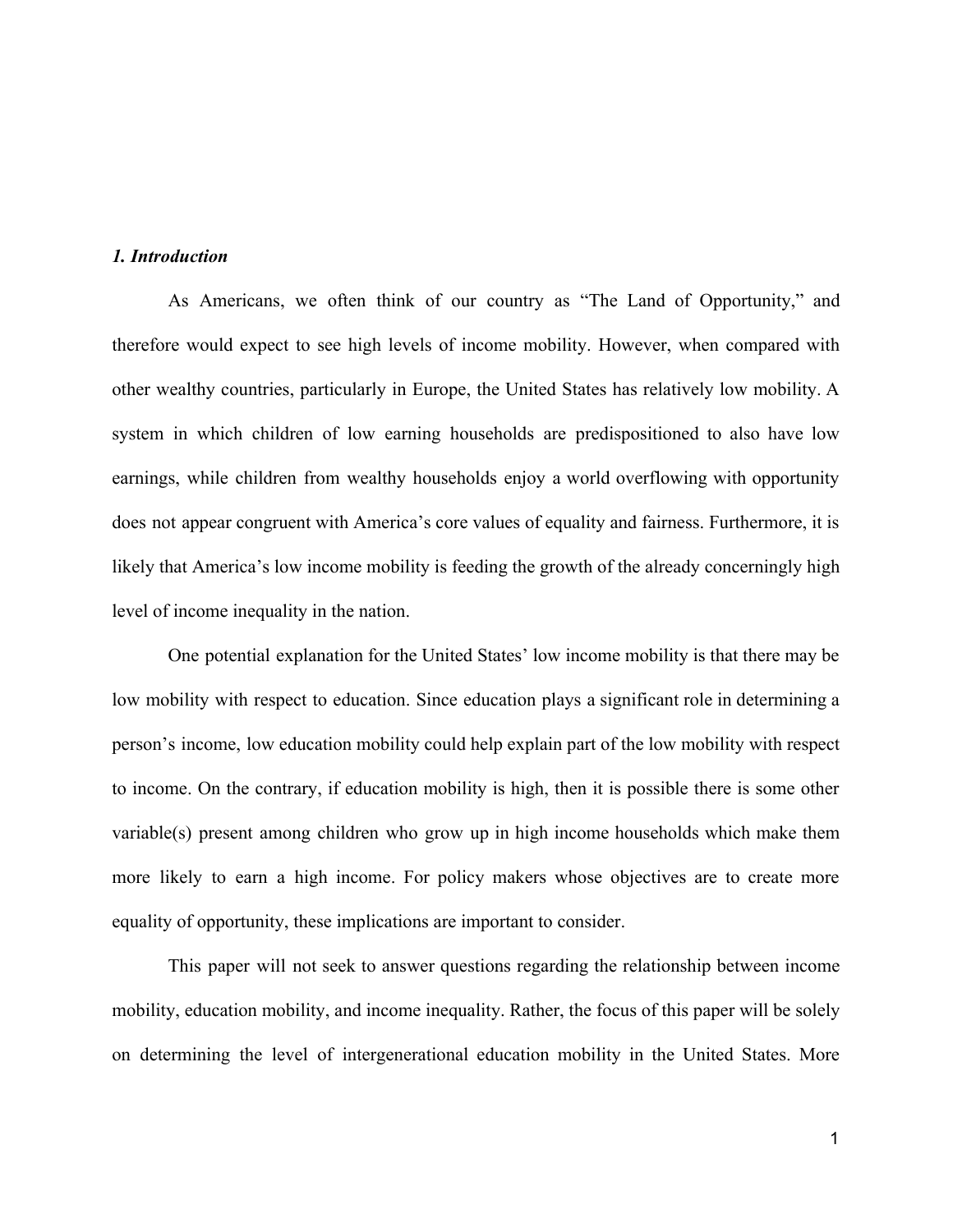specifically, this paper will use a data set from the National Longitudinal Survey of Youth to estimate the relationship between a person's highest grade completed and their residential father's highest grade completed, as well as explore how this relationship varies between gender, ethnicity, race, and father's educational attainment level. This paper adds to the existing literature on intergenerational mobility by estimating models which control for different variables than models in other papers do. This paper also explores the difference in social mobility for individuals whose father had high educational attainment versus individuals whose father had low educational attainment, a topic rarely discussed in other papers. In addition, this paper will estimate mobility using a data set that is unique to other papers on intergenerational mobility.

### *2. Literature Review*

Extensive research has been done on the intergenerational mobility of socioeconomic status. However, most studies focus on income as the measure of socioeconomic status rather than education. Of the research that has been done on intergenerational mobility in education, essentially all studies conclude there is a positive relationship between the education level of a parent and the education level of that parent's child. The studies differ in the magnitude of this relationship and the variable they use for parent's or parents' education. Many studies use the father's highest grade completed, while others use the average highest grade completed between the mother and father, or the maximum highest grade completed between the mother and father.

One of the most recent papers on intergenerational mobility in education is Ferrare (2016). This paper focuses on how intergenerational mobility in education varied across race and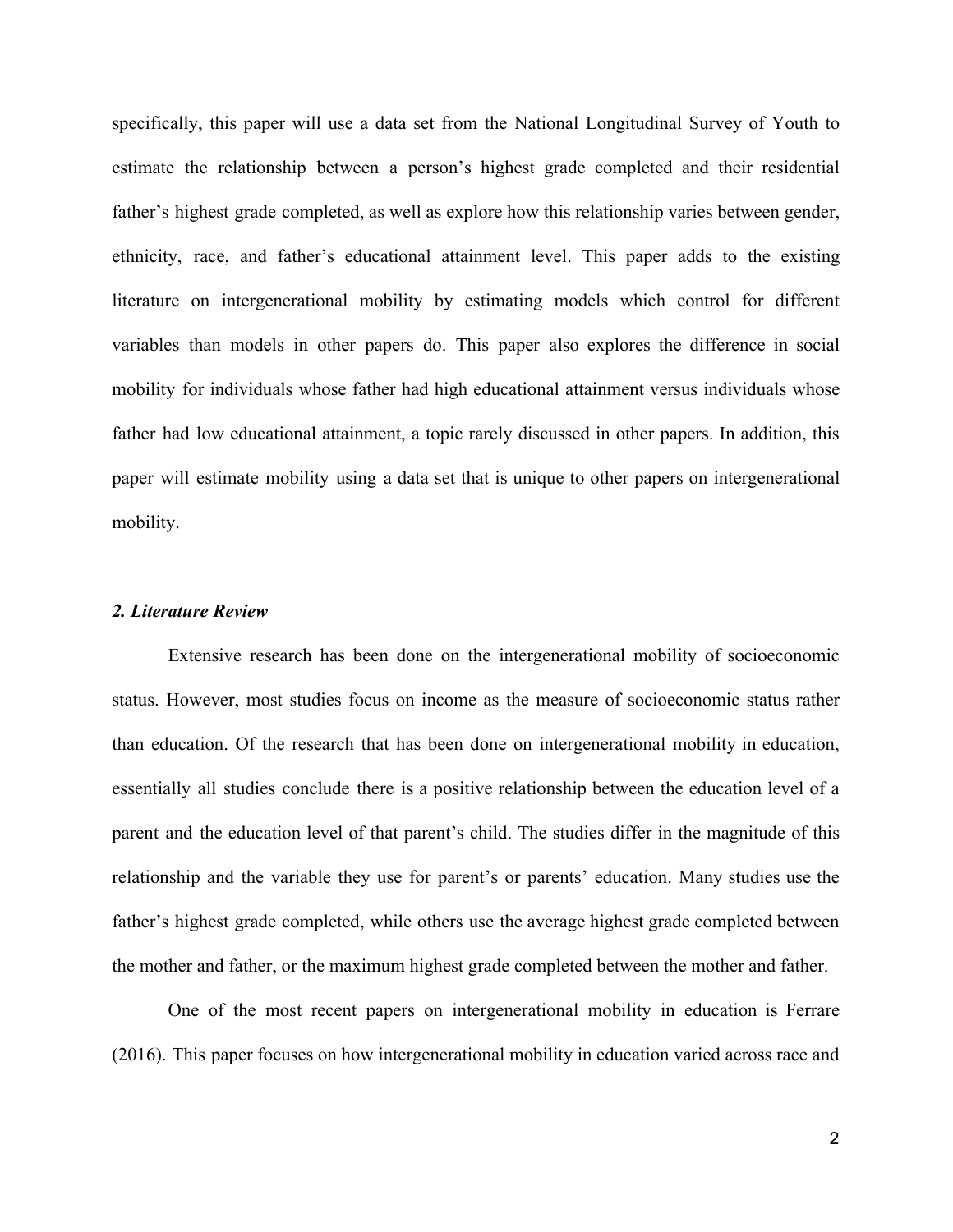gender in the United States over the course of the 1900's. Since this paper was only interested in how race and gender affect education mobility, they used the difference in educational attainment across generations as the dependent variable in their multiple regression model. The constant in their model was interpreted as the total mobility of a white woman across all cohorts, which allowed the coefficients of all the independent variables in the model to be interpreted as the difference in estimated mobility between a white woman and the respective indicator variable. However, structuring the multiple regression model in this way does not explicitly show the effect of increasing parents' educational attainment. The simplest model in the paper estimates the mobility of white women, black women, white men, and black men. In this model, the constant and the coefficients on black and male were all positive, showing that being black and male increased estimated mobility in education (Ferrare, 2016).

Hauser and Featherman (1976) studied the trends in intergenerational education mobility seen in men born during the first half of the 20th century. The results in the paper show that for men who were ages 21 to 65 in 1973, after controlling for several background variables including father's occupation, number of siblings, broken family, farm background, southern birth, spanish origin, race, and cohort, a one year increase in their father's education level resulted in an estimated .206 year increase in their education level. The coefficients on the variables Father's education and Father's occupation were both positive, with the rest of the variables containing negative coefficients. The paper shows that all of these variables are statistically significant in the model. One interesting result shown in Hauser and Featherman (1976) is that race had a much smaller effect on educational attainment for men who were ages 21 to 65 in 1962 than for men who were 20 to 64 in 1973. For the 1962 group, being black,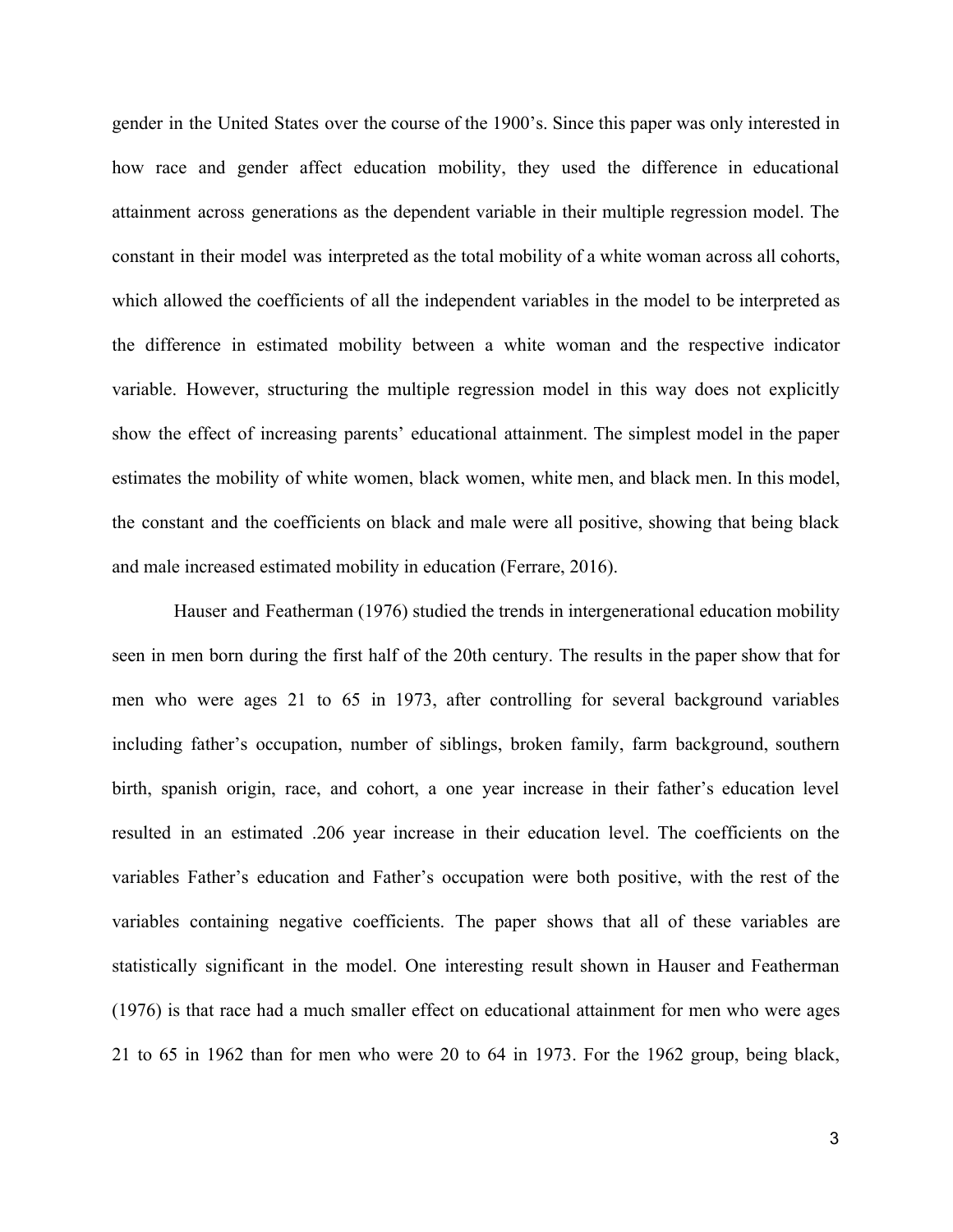rather than another race, decreased predicted education level by 1.348 years, after accounting for the effects of the various variables outlined previously. In the 1973 group, the associated decrease in predicted educational attainment of being black was only .55 years. The magnitude of this change reflects a significant improvement in racial equality in the education system (Hauser and Featherman, 1976).

Intergenerational education mobility has been estimated using various methods and data sets in India. One of the most in-depth studies is Azam and Bhatt (2015). They use data from the Indian Human Development Survey, 2005, which contains information on 41,554 Indian households. One of the strengths in the data is that they were able to identify the father's years of schooling for 97 percent of the males who took the survey, which helps minimize the potential selection bias in their results. Intergenerational education persistence is measured in two ways in the paper. First, education persistence is estimated in a simple linear regression model which regresses the child's years of schooling on Father's years of schooling. Azam and Bhatt (2015) rationalize the use of years of schooling rather than highest grade completed due to the fact that using highest grade completed creates discontinuities in the distribution. A high Beta on the variable "Father's years of schooling" means a high level of intergenerational education persistence, and hence, low intergenerational education mobility. The second measure of intergenerational education persistence utilized in Azam and Bhatt (2015) is the intergenerational correlation coefficient. For all cohorts and regions, the study reports an intergenerational education elasticity of .634. It should be noted that Azam and Bhatt (2015) uses the term "intergenerational education elasticity" despite using a level-level regression model. The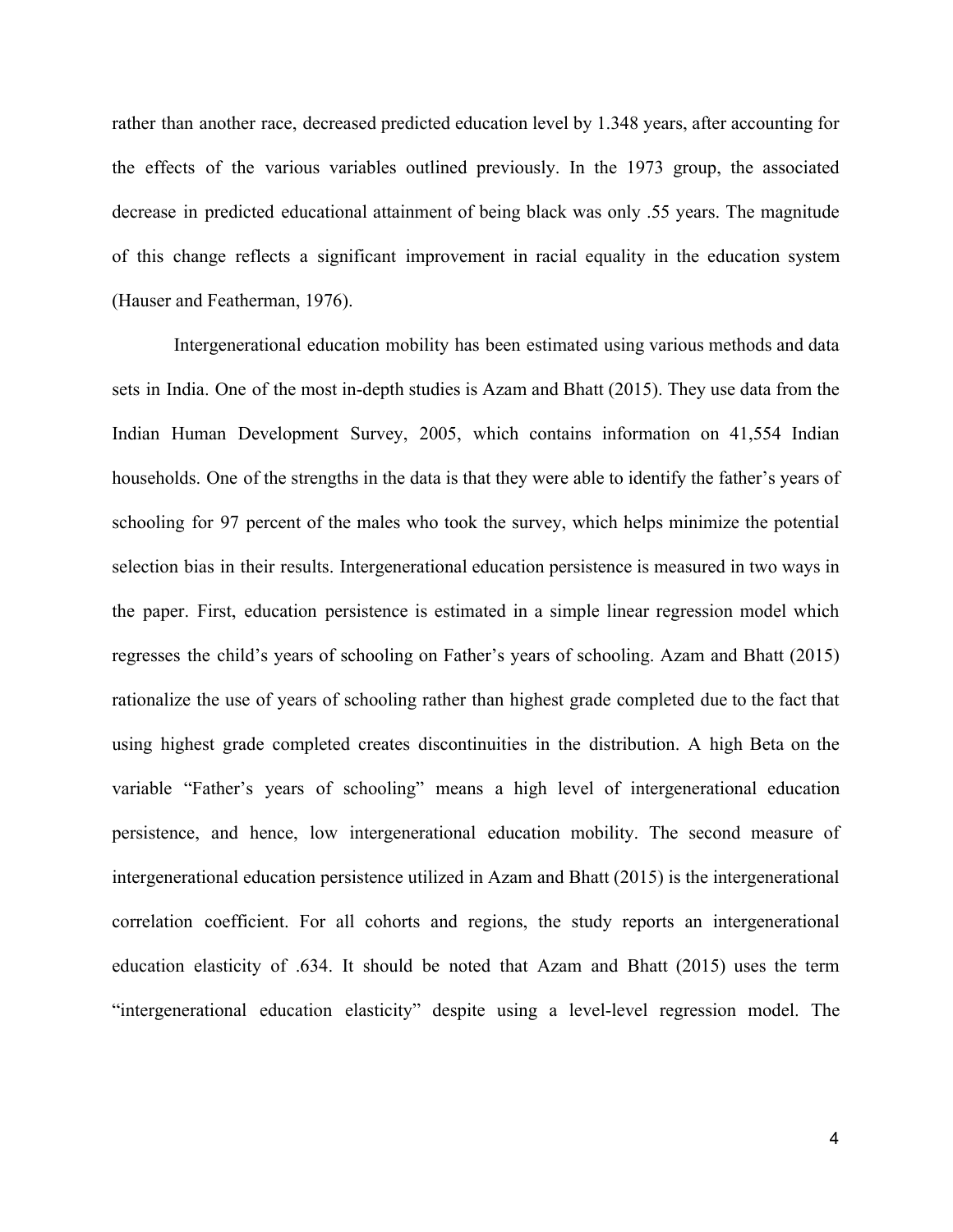intergenerational correlation coefficient at the national level ranged from .507 to .535, depending on the birth cohort (Azam and Bhatt, 2015).

The existing literature on intergenerational education mobility varies greatly in terms of what question each study aims to answer. It is no surprise that studies on different countries produce different estimates for intergenerational education mobility, especially when comparing estimates in countries that are as vastly different as India and the United States. Due to the fact that most studies done on intergenerational education mobility in the United States vary in multiple ways, it is hard to compare results from one study to another.

This paper will take a similar econometric approach as some of the existing literature, but seek to answer different questions using a data set that is unique to the rest of the literature. The model used in this paper will be similar to the more basic econometric models used in the paper by Ferrare (2016), as well as the model used by Hauser and Featherman (1976)*,* which controls for various family background variables. However, the approach we take in estimating education mobility will also have significant differences from the models used in these pieces of literature. First off, the model in this paper will not take into account the same family background variables as the previous models. Furthermore, it will significantly differ from the model used by Ferrare (2016) in that it will use the survey respondent's highest grade completed as the dependent variable rather than the difference in educational attainment between the respondent and their parent's. We set up our model in this way in order to explicitly show the marginal effect of increasing father's highest grade completed by one year. This paper will explore how intergenerational mobility in education differs between children whose father had high educational attainment and those children with fathers who had low educational attainment. We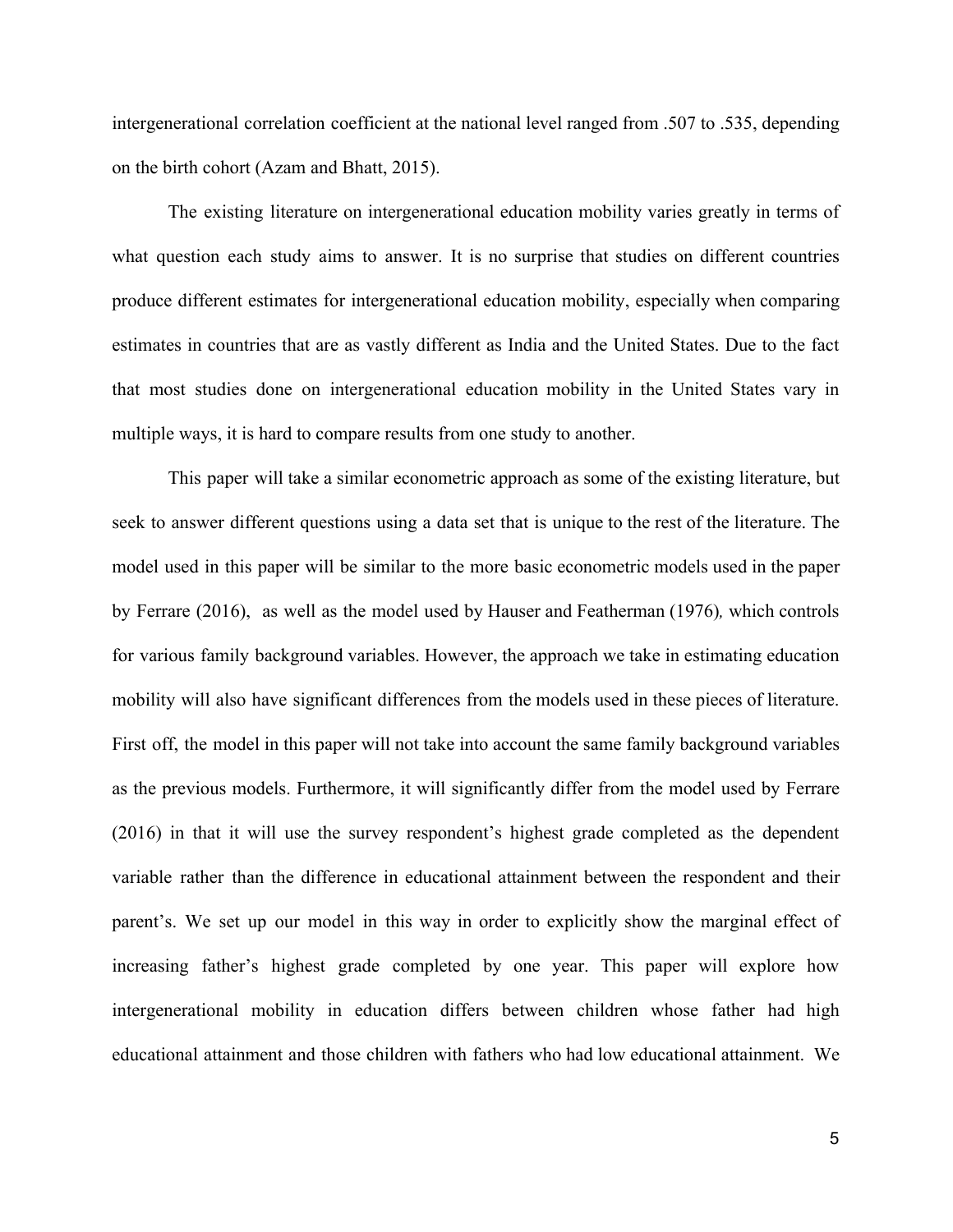seek to answer this question in order to shed light on the inequality of opportunity across children from households with different education levels. Mobility can result from underperforming in relation to one's parents or from outperforming one's parents. We would much rather see high mobility for children with low achieving parents and low mobility for high achieving parents than vice versa. Discovering which of these patterns we observe in the data will be one of the main focuses of this paper. Lastly, this paper will build on the existing literature by using a data set that has not been used extensively in other studies done on the intergenerational education mobility of the United States.

### *3. Data Description*

The data used in this paper comes from the 1997 National Longitudinal Survey of Youth, which is a project that follows the lives of 8,984 Americans born between 1980-84 and is funded by the Bureau of Labor Statistics (NLSY97).

The group of participants in the study is made up of two subsamples. The first sample consists of 6,748 respondents and is meant to be representative of all Americans born from 1980-84. The second sample of 2,236 respondents were chosen to over-represent the Hispanic and African American population living in the United States from 1980-84. This over representation of Hispanics and African Americans in the cohort makes controlling for race and ethnicity essential to creating an estimation of intergenerational mobility which is representative of the American population as a whole (NLSY97).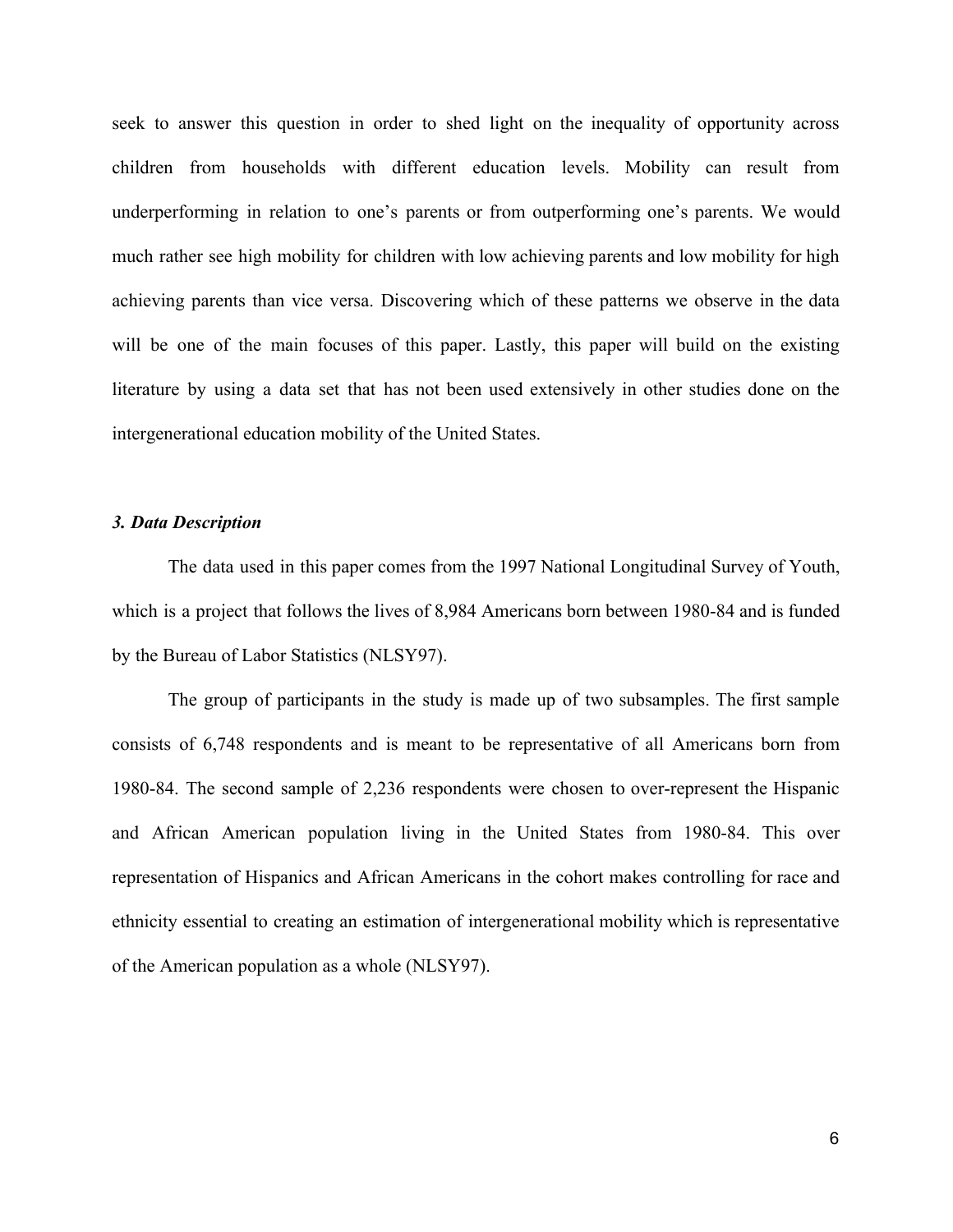The respondents were ages 12-17 when first interviewed in 1997 and have been surveyed an additional 16 times since then. Through the surveys, respondents provide information on their education, income, family background, and a myriad of other areas of their lives (NLSY97).

It is important to note that all of the individuals from the study are above 30 years old and, therefore, will not likely complete any additional education in the future. This is important because estimating education mobility for a group of individuals who have not completed their educational careers would surely produce inaccurate results. In addition, the study has been able to sustain a high participation rate with approximately 80 percent of the original respondents participating in the most recent survey. Keeping the participation rate high helps to avoid the potential selection bias that could arise from a correlation between dropping out of the study and educational attainment (NLSY97).

A couple of minor changes were made to the data set in order to make the coefficients of the variables easier to interpret. The combined race and ethnicity variable was originally coded as numbers one through four which represented Black, Hispanic, mixed-race, and non-black and non-hispanic respectively. To make the coefficients of the regression easier to interpret, the coding was changed in the data set to let the number one represent being Black or Hispanic and zero represent any other race or ethnicity. Similarly, gender was originally coded as one for male and two for female and this was altered to let zero represent female.

For many of the respondents, the variable for residential father's highest grade completed had a negative value to represent various reasons for unavailable data. Simply excluding these respondents from the data set could cause selection bias in the results. To address this issue, an indicator variable was created which took a value of zero if their father's highest grade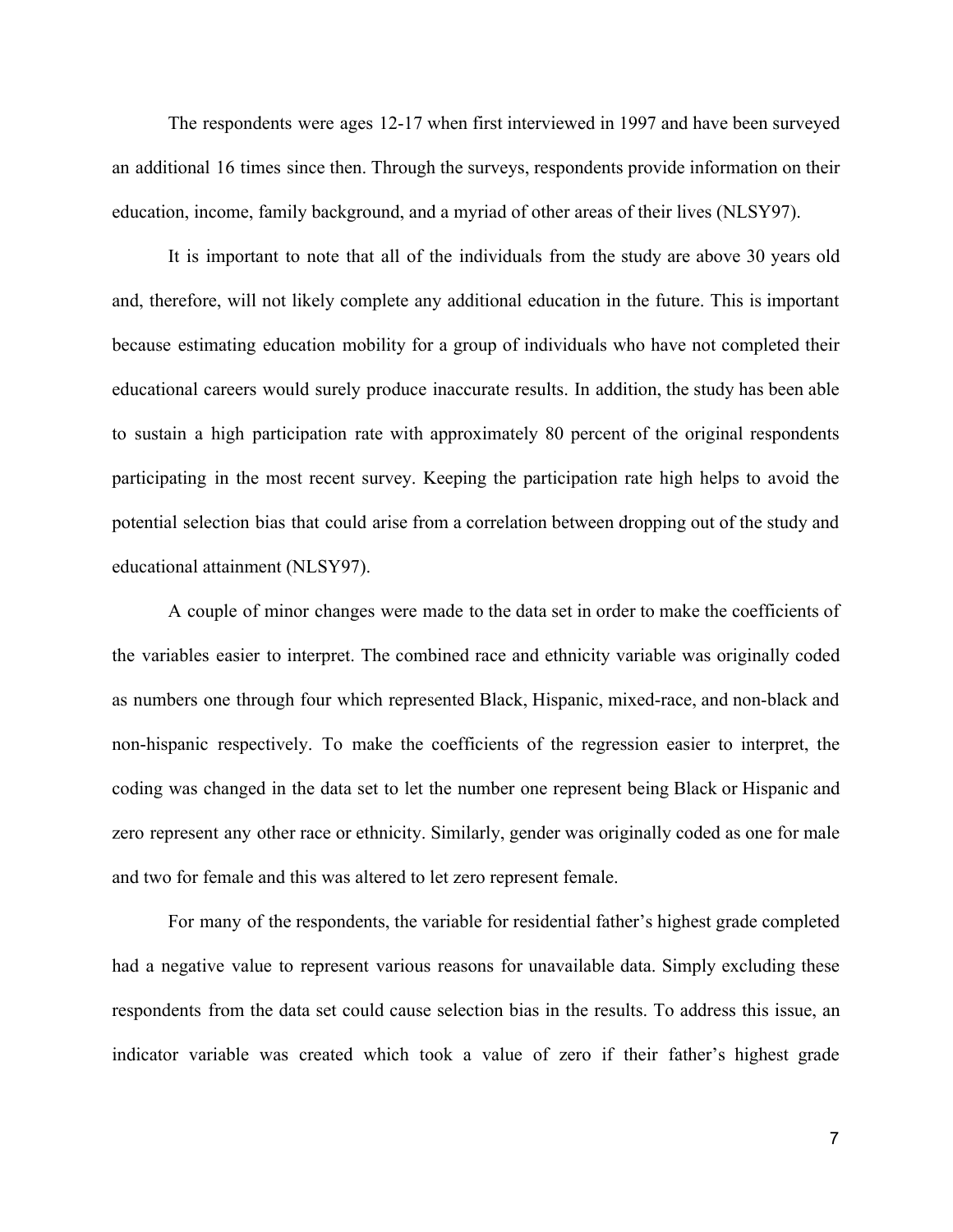completed was known, and a value of one if there was any type of non-response for father's highest grade completed.

It is also important to consider the fact that for about 1,900 of the 8,984 participants in the study, no data was able to be gathered regarding highest grade completed. These participants could not be included in the regression and this could potentially cause selection bias in the results. The same issue was also present for the Armed Services Vocational Aptitude Battery (ASVAB) test, as the scores on this test were unavailable for 1,329 of the 8,984.

### *4. Econometric Models*

Three separate regression models are used in this paper, each aimed at answering a different question about intergenerational mobility in education in the United States. In each model, the coefficient on the variable "Fatherhgc" represents the highest grade completed for the respondent's residential father. The coefficient on Father's highest grade completed represents the amount of intergenerational education persistence. A small coefficient on Father's highest grade completed means there is a high level of mobility because the individual's education level is not greatly associated with their father's educational attainment. On the other hand, a relatively large coefficient on Father's highest grade completed represents a lower level of mobility. The first model simply seeks to estimate the amount of intergenerational mobility in the United States as a whole. This was accomplished through the regression model shown in Equation (1) below.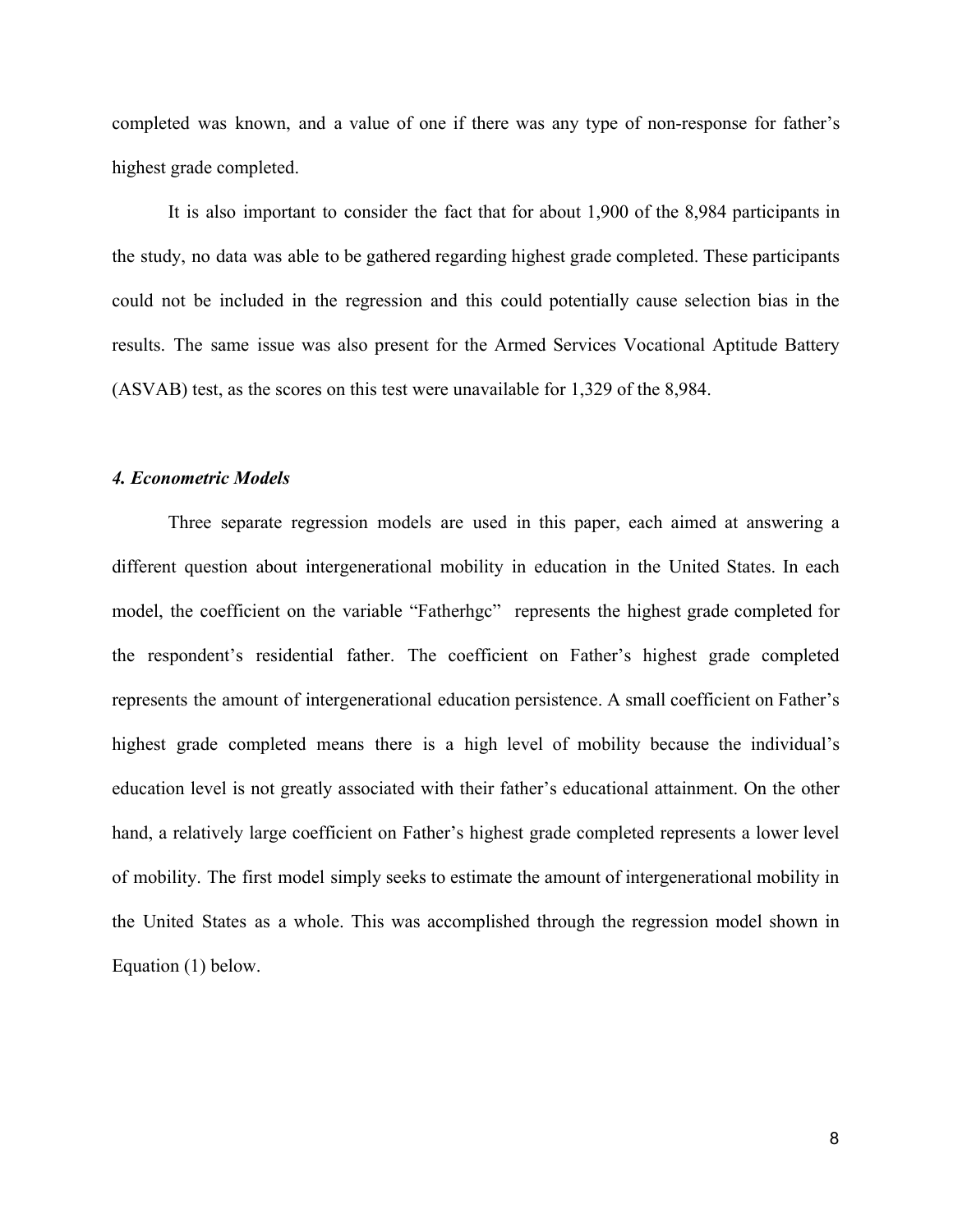# *(1)**HGC=β0+β1Fatherhgc+β2FatherhgcMISSING+β3ASVAB+β4Male+ β5BlackorHispanic+u<sup>i</sup>*

The variable "HGC" represents the highest school grade completed by the individual. "FatherhgcMISSING" is the indicator variable discussed earlier which takes a value of one if their was no data available for the educational attainment of the respondent's residential father, and zero if the data was available. "ASVAB" is the individual's score on the ASVAB test which the respondents took in 1999. "Male" takes a value of one if Male, and zero if Female. "BlackorHispanic" is one if Black or Hispanic and zero if neither.

The results from this regression model are shown in the table below.

| Variable                                             | <b>Estimate</b> | P-value       |
|------------------------------------------------------|-----------------|---------------|
| Intercept                                            | 9.529           | $< 2 e^{-16}$ |
| Father's<br>highest<br>grade<br>completed            | .1638           | $< 2 e^{-16}$ |
| highest<br>Father's<br>grade<br>completed is unknown | 1.476           | $< 2e^{-16}$  |
| Score on ASVAB test                                  | .05534          | $< 2 e^{-16}$ |
| Male                                                 | $-.6940$        | $< 2 e^{-16}$ |
| <b>Black or Hispanic</b>                             | .5866           | $< 2 e^{-16}$ |

#### **Table 1: Model 1 Regression Results**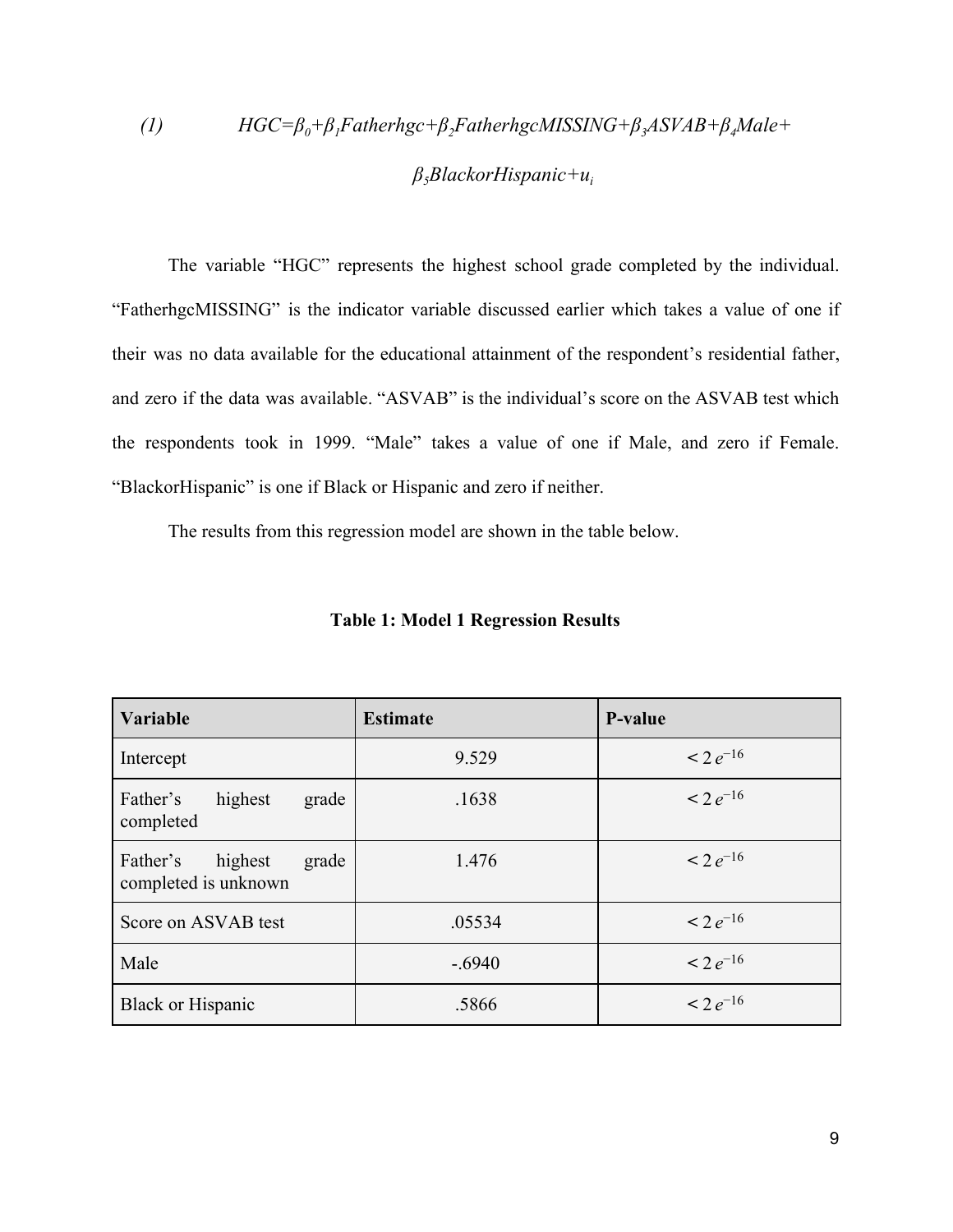All of the variables included in the multiple regression model are very statistically significant with p-values that are essentially zero. The regression results show that for this cohort, after accounting for ASVAB score, gender, whether or not they are Black or Hispanic, and whether or not Father's highest grade completed was known, increasing the individual's residential father's highest grade completed by one year is associated with an estimated increase in highest grade completed of about .16 years for that individual. When compared with other estimates of mobility in the United States and other countries, this model suggests a relatively high level of intergenerational mobility in education.

There are a few important aspects of the model to point out. First, the inclusion of the variable ASVAB diminishes the estimated association between Father's highest grade completed and the individual's highest grade completed. This is due to the fact that individuals whose father had high educational attainment are more likely to score well on the ASVAB and individuals who score well on the ASVAB are more likely to go on to higher levels of education. Usually, we want to include important variables such as this. However, it may be the case that father's educational attainment affects the individual's ASVAB score through the same avenues that it affects the individual's highest grade completed. If this is the case, including ASVAB in the regression only diminishes the true effect of father's educational attainment. This issue is commonly referred to as "overcontrolling" and may be present in this situation.

Also, as discussed earlier, many of the respondents had to be excluded from the regression due to non-responses on some variables. As a result, only 5,717 of the original 8,984 are included in this multiple regression model.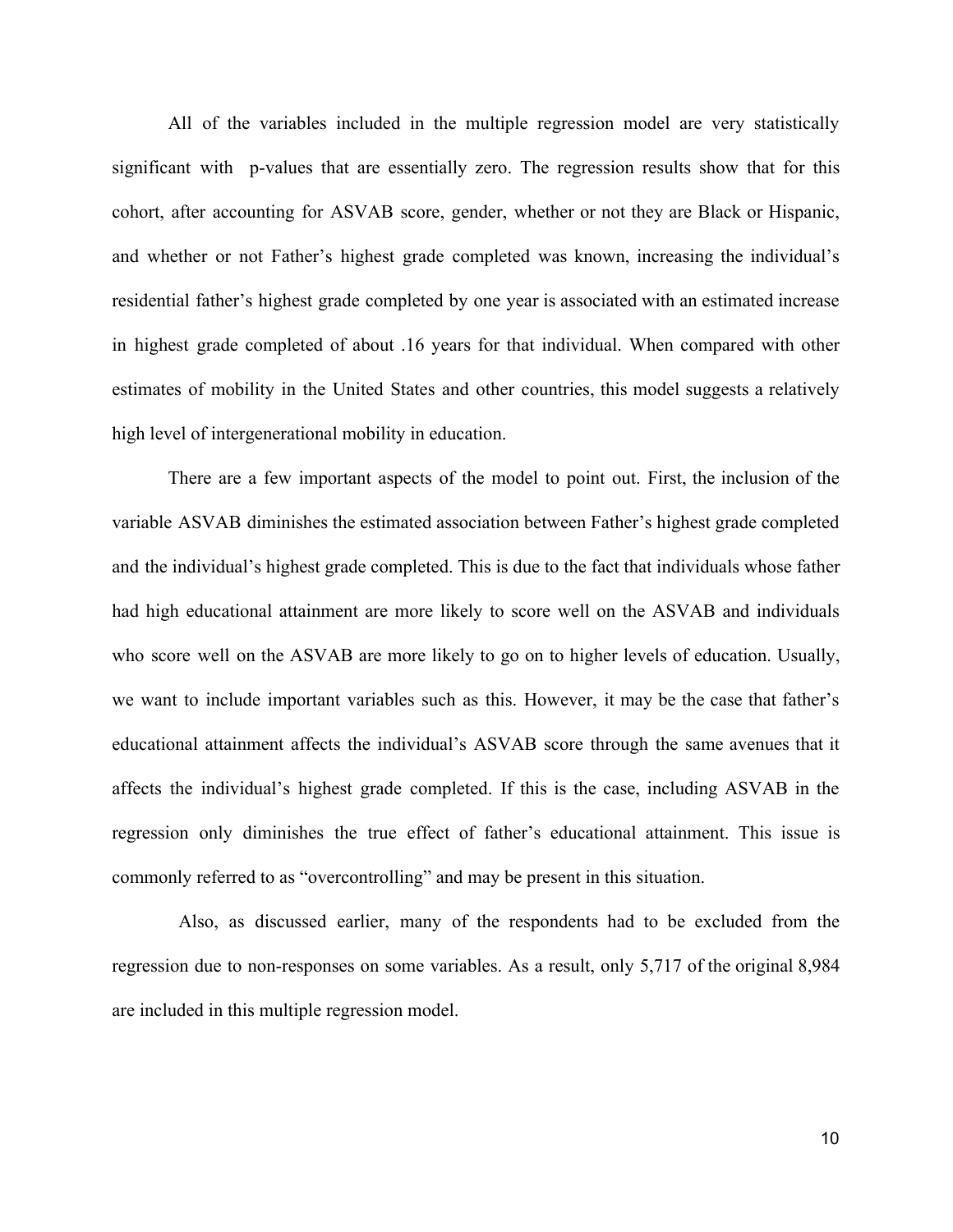The objective of the second regression model is to explore how intergenerational mobility in education varies across race, ethnicity, and gender. To make this analysis, the interactions (Father's highest grade completed \* Black or Hispanic) and (Father's highest grade completed \* Male) were added to the regression. This regression model and its results are shown in Equation (2) and Table 2 below.

*(2) HGC=β0+β1Fatherhgc+β2FatherhgcMISSING+β3ASVAB+β4Male+*

*β5BlackorHispanic+β<sup>6</sup> (Fatherhgc )+β<sup>7</sup> (Fatherhgc Male)+u<sup>i</sup>* \* *BlackorHispanic* \*

| Variable                                          | <b>Estimate</b> | P-value            |
|---------------------------------------------------|-----------------|--------------------|
| Intercept                                         | 9.529           | $< 2 e^{-16}$      |
| Father's<br>highest<br>grade<br>completed         | .1638           | $< 2 e^{-16}$      |
| Father's<br>highest<br>grade<br>completed unknown | 1.448           | $<$ 3.89 $e^{-16}$ |
| Score on ASVAB test                               | .05538          | $\leq 2e^{-16}$    |
| Male                                              | $-7141$         | $<$ 4.67 $e^{-13}$ |
| <b>Black or Hispanic</b>                          | .6403           | $< 2.57 e^{-9}$    |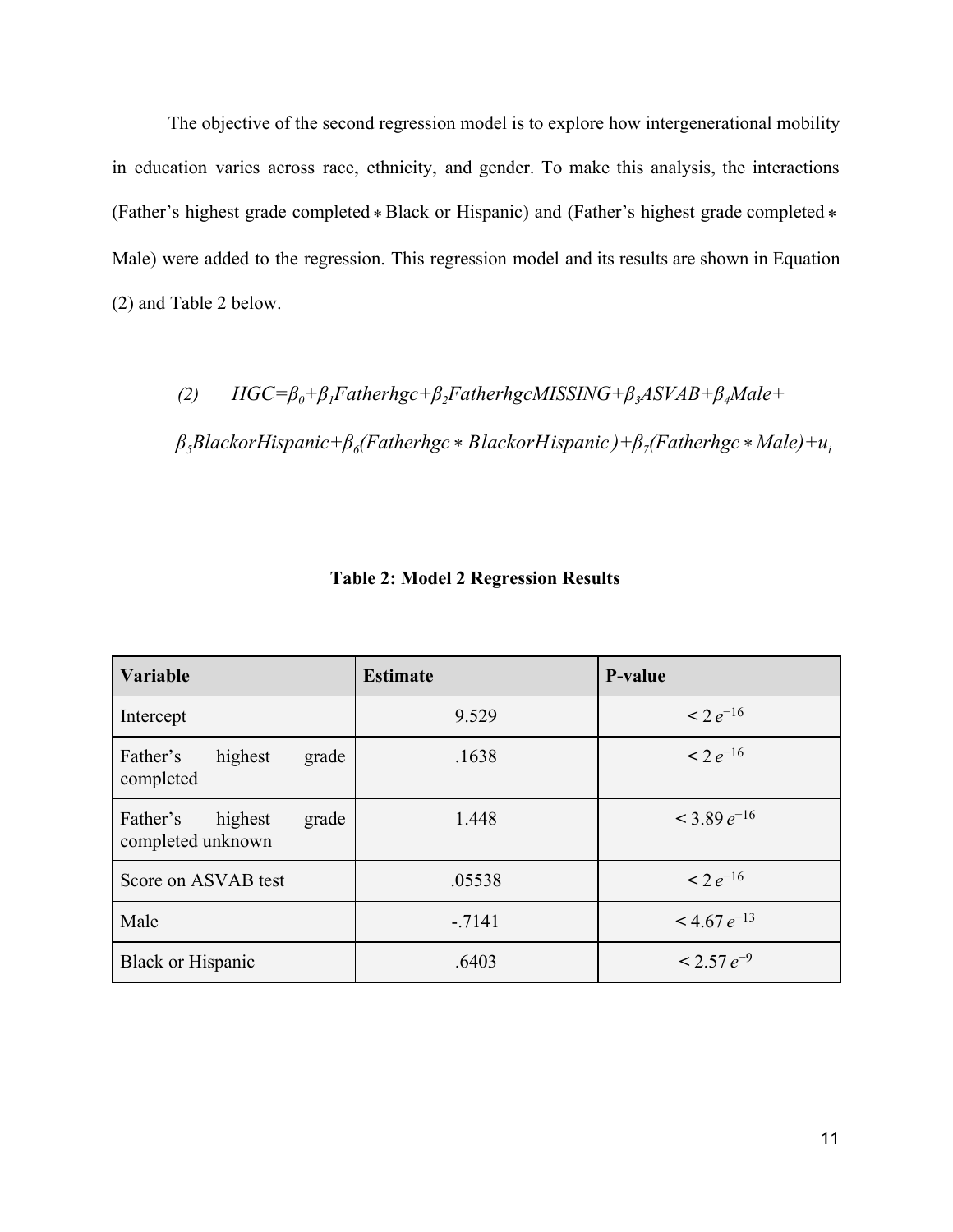| highest<br>(Father's         | $-.0067$ | .507 |
|------------------------------|----------|------|
| grade completed) * (Black or |          |      |
| Hispanic)                    |          |      |
| highest<br>(Father's         | .0023    | .799 |
| grade completed) * (Male)    |          |      |

The estimates of the coefficients on the interaction variables are small and far from being statistically significant. Based on these results, we have no evidence that intergenerational mobility in education is any different among Blacks and Hispanics than it is for non-blacks and non-hispanics, after accounting for the other variables in the model. In addition, we have no evidence that intergenerational mobility in education varies across gender, after accounting for the other variables in the model.

The goal of model three is to determine how educational mobility varies between people whose father had a low level of education and people whose father had a high level of education. To make this comparison, the data set was separated into two parts, one for respondents whose residential father completed less than 12 years of schooling, and one for the respondents whose residential father completed at least 12 years of schooling. Next, a simple linear regression model was estimated for each group of respondents. Variables such as gender, race, and ASVAB score are not included in this model because we are only interested in determining how the association between the father's highest grade completed and the individual's highest grade completed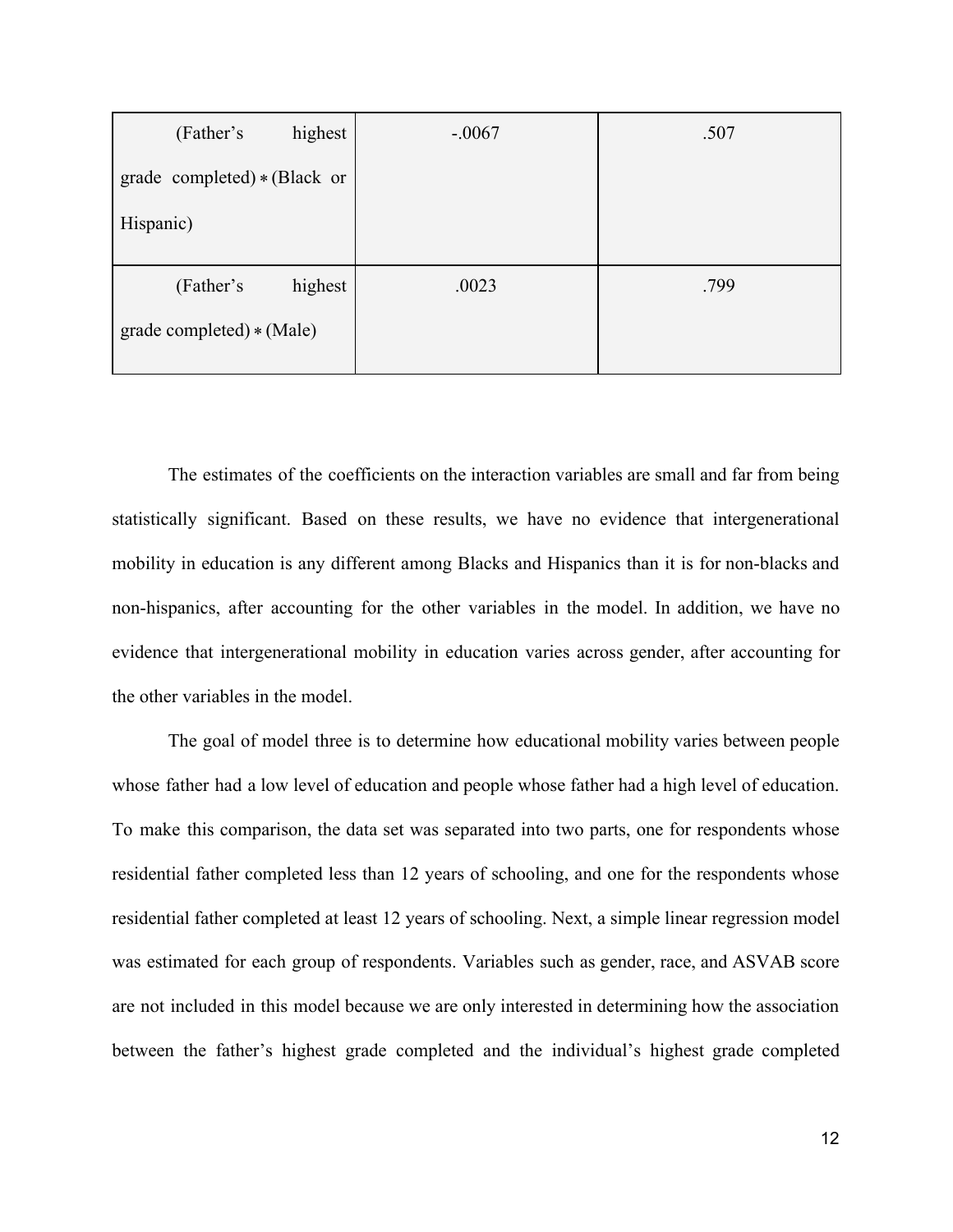differs for the group of individuals whose father completed less than 12 years of education versus the group of individuals whose father had at least 12 years of education. This simple model and the results for each group are shown below.

$$
(3) \t HGC = B_0 + B_1 Fatherhgc + u_i
$$

## **Table 3: Model 3 Results for Group with High Father's Education Level**

| <i><b>Variable</b></i> |         |       | <b>Estimate</b> | P-value         |
|------------------------|---------|-------|-----------------|-----------------|
| Intercept              |         |       | 8.21            | $\leq 2e^{-16}$ |
| Father's<br>completed  | highest | grade | .45223          | $\leq 2e^{-16}$ |

# **Table 4: Model 3 Results for Group with Low Father's Education Level**

| Variable              |         |       | <b>Estimate</b> | P-value         |
|-----------------------|---------|-------|-----------------|-----------------|
| Intercept             |         |       | 12.711          | $\leq 2e^{-16}$ |
| Father's<br>completed | highest | grade | $-0178$         | .612            |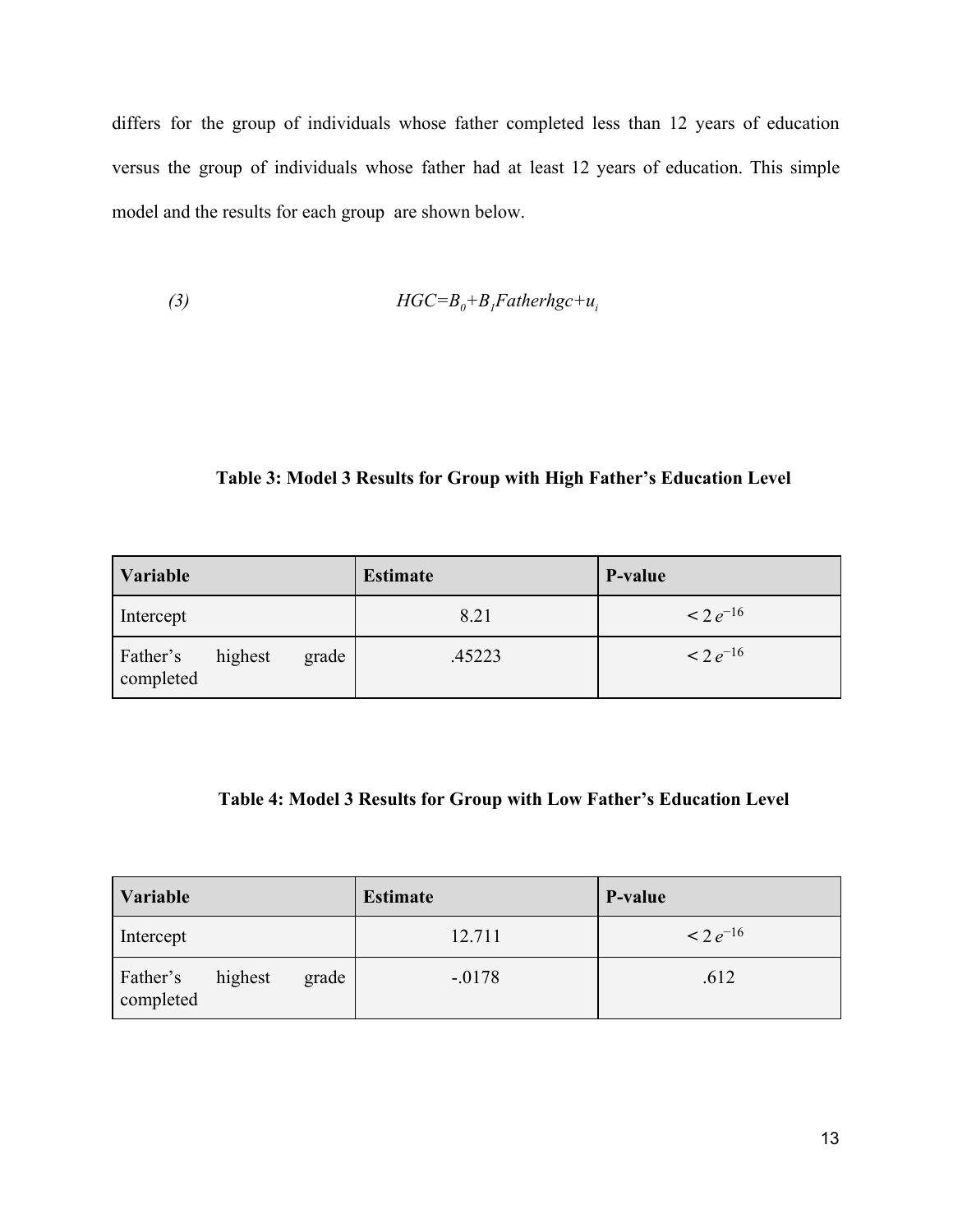There were 924 people whose residential father had less than 12 years of education and 3,501 people whose residential father had at least 12 years of education. As seen in tables 3 and 4, residential father's educational attainment was highly associated with highest grade completed for the individuals whose father had high educational attainment. On the other hand, there was no apparent association between father's educational attainment and highest grade completed for the group whose residential father completed less than 12 years of education. These results suggest very high mobility in the low Father's education level group and relatively low mobility in the high Father's educational level group. This is an encouraging trend to see. However, even though the mobility is much higher in the group whose residential father had low educational attainment, the average highest grade completed for this group is still lower than it is for people who had a residential father with 12 or more years of education. The average highest grade completed for the group with a residential father who had low educational attainment was 12.56. For people who had a residential father with 12 or more years of education, average highest grade completed was 14.57.

Since important variables such as race, gender, and ASVAB score are not accounted for in the third model, no comparison can be made to the previous models in this paper, or to models in other papers which account for these types of variables. Furthermore, we cannot in any way conclude, based on this model, that the differences in the association between the father's education level and the individual's education level between the two groups is caused by the differences in the father's highest grade completed. The differences in the association could in fact be caused by many other factors which have not been taken into account. The only conclusion we can make from the model is that the association between the father's education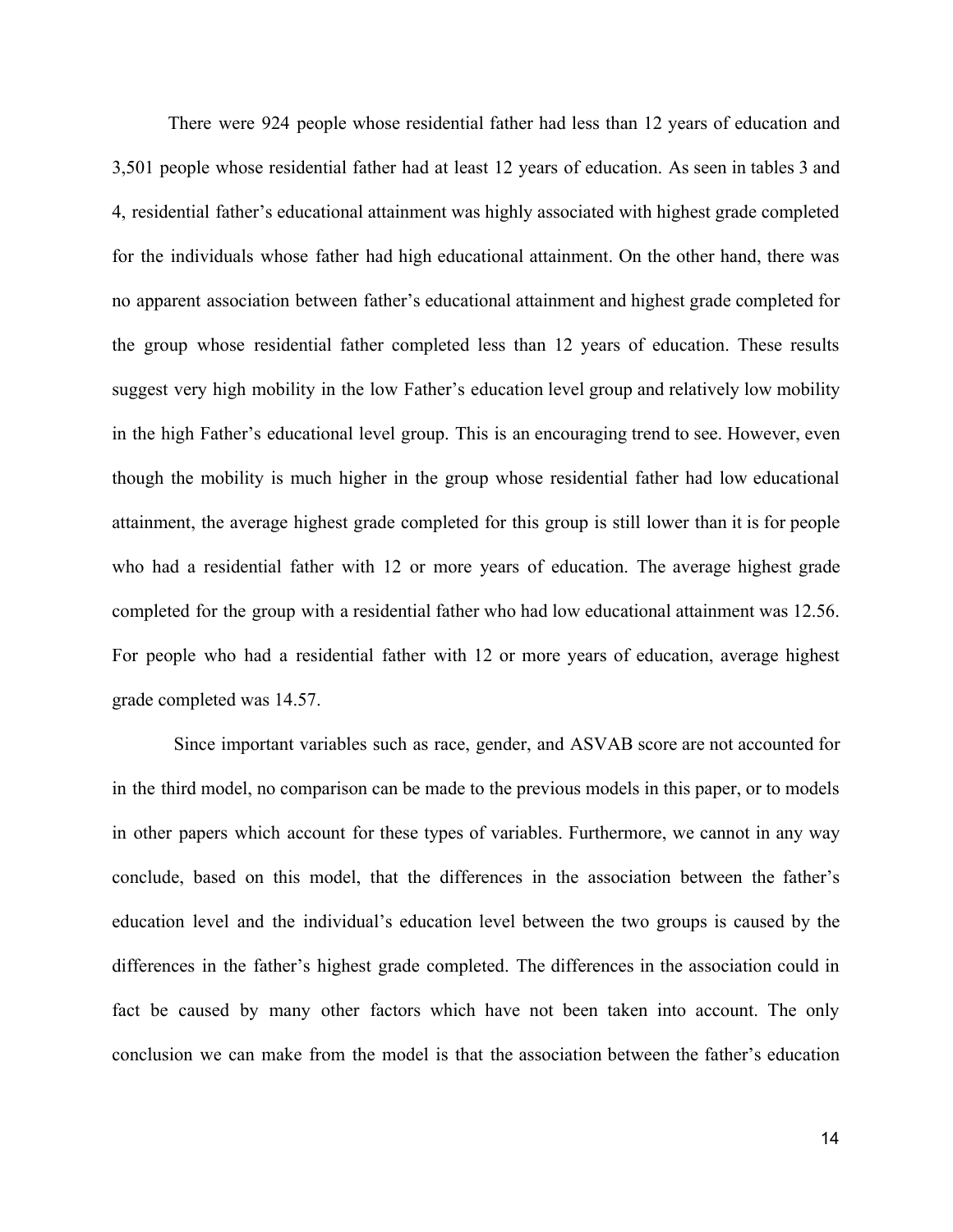level and the individual's education level was significantly lower for the group with a father who had low educational attainment than it was for the group with a residential father who had high educational attainment.

### *5. Conclusion*

The results in this paper agree with results in other studies which have found there is a significant positive association between a father's education level and the amount of education that father's child will attain. The estimated magnitude of this relationship in this paper is towards the low end when compared to other studies, which suggests a relatively high level of intergenerational mobility in education among the cohort studied in the 1997 National Longitudinal Survey of Youth. This paper provides interesting insights on how educational attainment varies across race which are not explicitly shown in other studies. After accounting for ASVAB score and gender, the difference in mobility in education between African Americans and Hispanics and non-blacks and non-hispanics did not have any statistical significance. This paper also explored the difference in mobility between children whose father had high educational attainment and low educational attainment, a topic rarely investigated in other studies. The results in this paper indicate low mobility for individuals whose residential father had high educational attainment, and very high mobility for individuals whose residential father had low educational attainment.

Despite controlling for several relevant variables in the multiple regression models, it is still inappropriate to conclude a causal relationship between father's highest grade completed and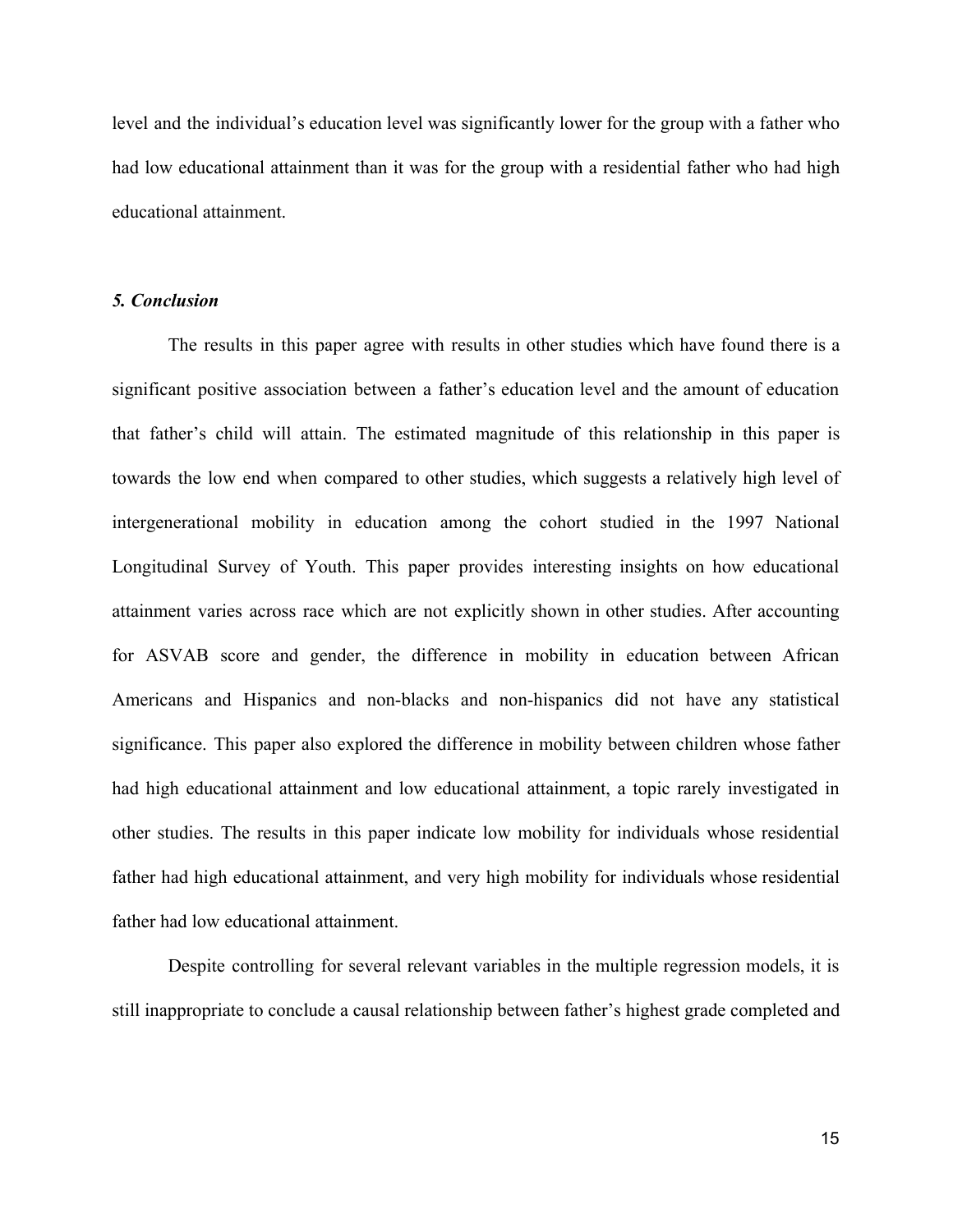the individual's highest grade completed. However, this is typically not the objective of studies done on intergenerational mobility as this is a challenging task, and the same is true of this study.

There is still plenty of room for discovery on the subject of intergenerational mobility. This paper did not explore variables such as religion, urban vs. rural upbringing, or number of siblings, all of which could play a role in educational attainment. Nevertheless, this paper provides new insights on intergenerational education mobility in the United States using a group of people not previously studied in the literature. Ideally, the results of this paper will strengthen the overall estimates for intergenerational mobility in education and encourage more research to be done on the relationships between intergenerational mobility in education, intergenerational income mobility, and income inequality.